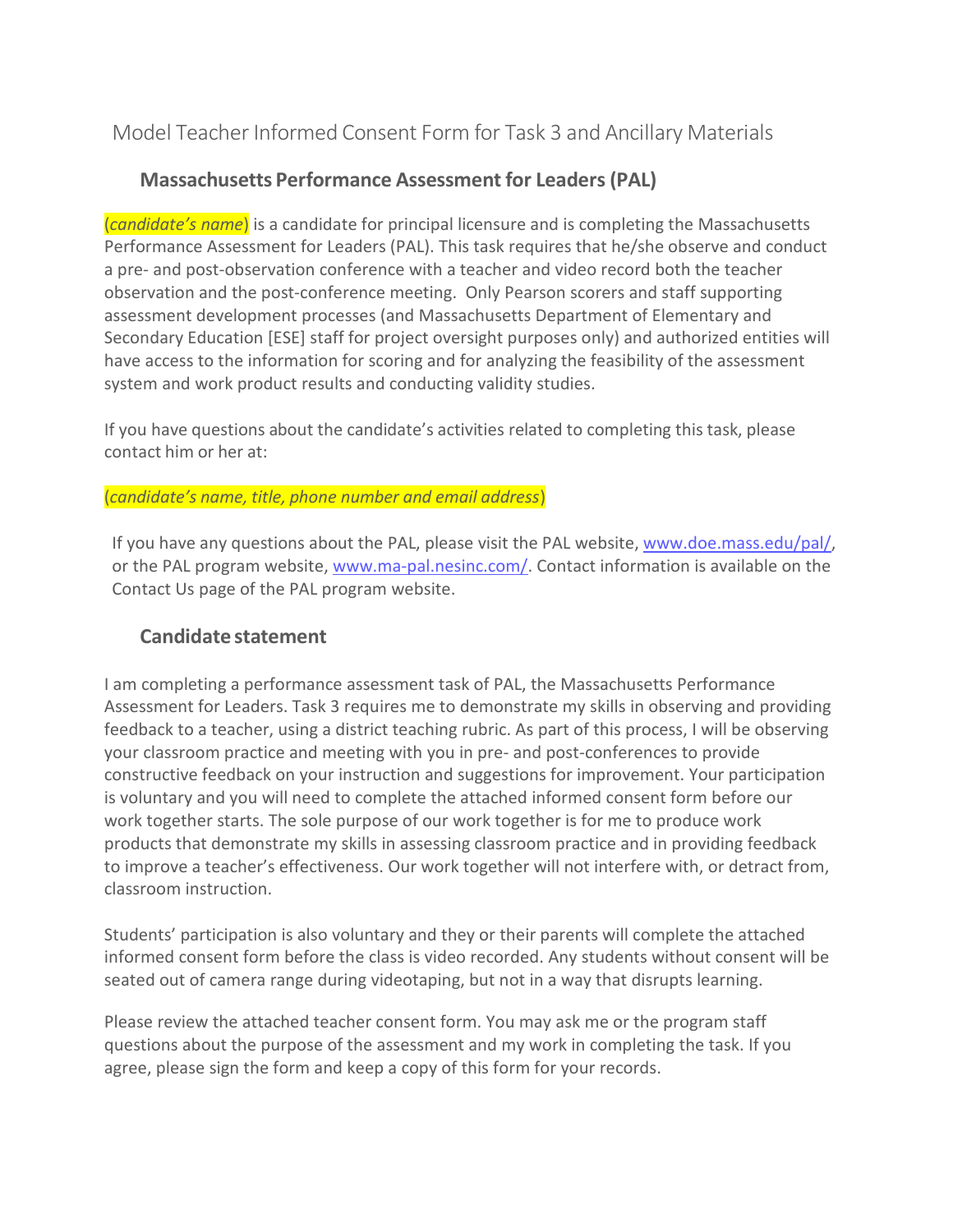# **Common questions**

#### *What does the teacher's participation involve?*

In order for the candidate to complete his or her work as part of Task 3 (to demonstrate his or her knowledge and skills in Leadership in Observing, Assessing, and Supporting Individual Teacher Effectiveness) for the Massachusetts Performance Assessment for Leaders (PAL), he or she will gather relevant information, briefly observe two or more similar classrooms, meet at least twice with you, and video record one or more of your class lessons.

Your participation is voluntary. The candidate must obtain your consent as well as that of students in your class before video recording, as both you and your students may appear on the video recordings. Any students without consent will be seated out of the line of the camera during videotaping, but not in a way that disrupts learning.

Information about you will remain private. The district will not have access to any candidateproduced work products related to the observation and feedback processes, including the video recordings, observation notes, feedback, and commentary.

#### *Are there any risks or benefits to participating?*

The primary risk is the time involved for pre- and post-conferencing with the candidate. As explained above, all information about you obtained from the candidate and all video recordings will remain confidential. Further, none of these materials can be used for purposes of your evaluation. MA ESE staff will only have access to these videos for assessment quality control purposes.

There are several benefits from your participation. First, you may receive some useful feedback from the candidate that may lead to improvement in your practice. Second, you may benefit from the professional contribution to improving the Commonwealth's leadership assessment for principal licensure and improving the preparation of future school leaders.

### *What will happen to the pre-observation conference, observation, and post-conference materials and video recordings?*

The materials and video recordings will be used solely for the purpose of evaluating the candidate's skills in completion of this leadership task and may be used as examples for scorer training. They will not be used to evaluate the district, school, teacher, or any of the children in the observed class.

All video recordings and related materials will only be uploaded in a secure, web-based information management system (Pearson ePortfolio) as part of the candidate's leadership licensure performance assessment portfolio. The only people who will see the video recordings will be veteran educators from Massachusetts who will be trained to score the work products, the Pearson program staff who may use some video recordings for scorer training and to revise the task, and MA ESE staff who may use it for quality control purposes in the assessment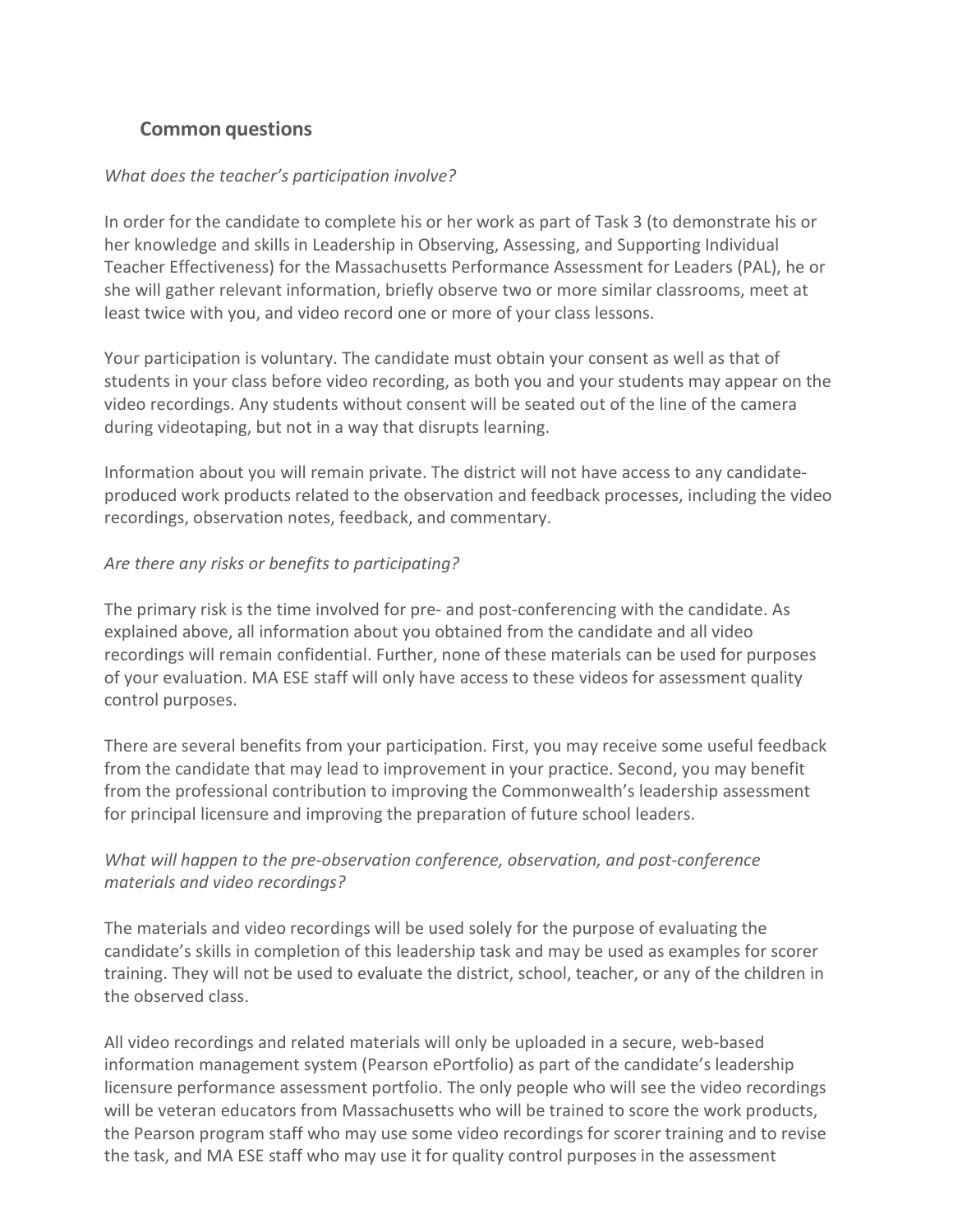development process. The recordings will not appear on the internet, other than on the secured website (Pearson), or in other public settings.

All video recordings and other related information uploaded in the Pearson ePortfolio system will be maintained in a secure environment. The candidate will maintain his/her video recordings in a secure manner with restricted access.

The district will not receive any information on the observations and feedback and will not have access to the video recordings.

#### *Do I have to participate?*

Your involvement is voluntary. If you are willing to participate, the candidate will move forward with the process described above. If you decide not to participate, involvement will not proceed.

#### *What if I have questions during the candidate's activities?*

If you have any questions about your participation or about the Massachusetts Performance Assessment for Leaders (PAL), please visit the Massachusetts Performance Assessment for Leaders (PAL) website<http://www.doe.mass.edu/pal/> or the PAL program website [www.ma](http://www.ma-pal.nesinc.com/)[pal.nesinc.com.](http://www.ma-pal.nesinc.com/) Contact information is available on the Contact Us page of the PAL program website.